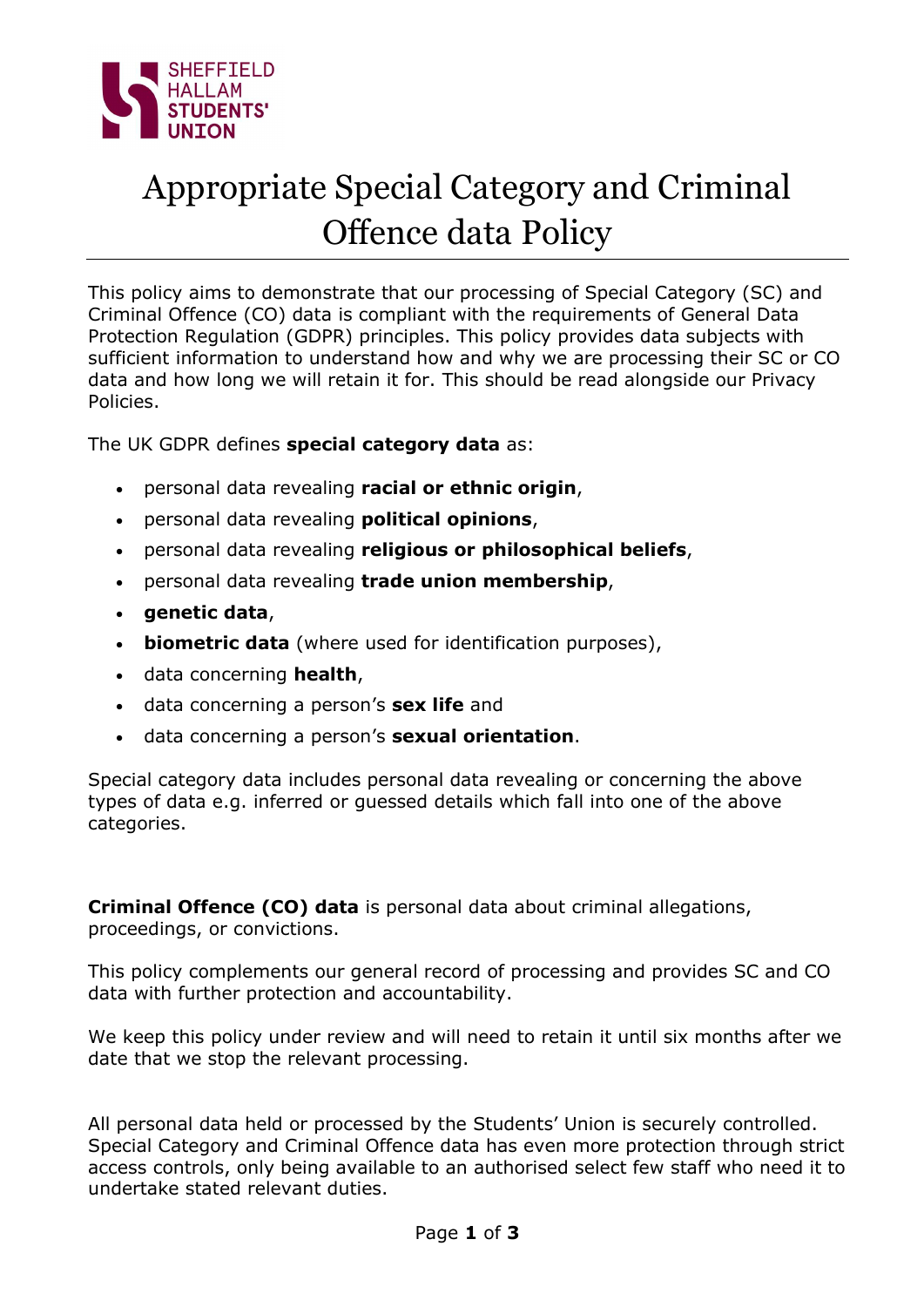

For Special Category Data, we:

- Check the processing of the special category data is necessary for the purpose we have identified and are satisfied there is no other reasonable and less intrusive way to achieve that purpose.
- Identify an Article 6 lawful basis for processing the special category data.
- Identify an appropriate Article 9 condition for processing the special category data.
- Where required, also identify an appropriate DPA 2018 Schedule 1 condition.
- Document which special categories of data we are processing.
- Consider whether we need to do a DPIA.
- Include specific information about our processing of special category data in our privacy information for individuals.
- If we use special category data for automated decision making (including profiling), we have checked we comply with Article 22.
- We consider whether the risks associated with our use of special category data affect our other obligations around data minimisation, security, and appointing Data Protection Officers (DPOs) and representatives.

# Description of data processed and conditions for processing

#### Special Category Data Records:

#### 1) Health Records

- a. HR DSE and Occupational Health assessments and doctors' Unfit to Work notes. These are processed under the Vital Interests lawful basis under Article 6 and Article 9. These records are kept for 7 years from staff leaving in case of health-related issues arising.
- b. Student Trip Forms used to ensure that relevant medical conditions and allergies are noted and accommodated. This is processed under the Vital Interests lawful basis under Article 6 and Article 9. The record